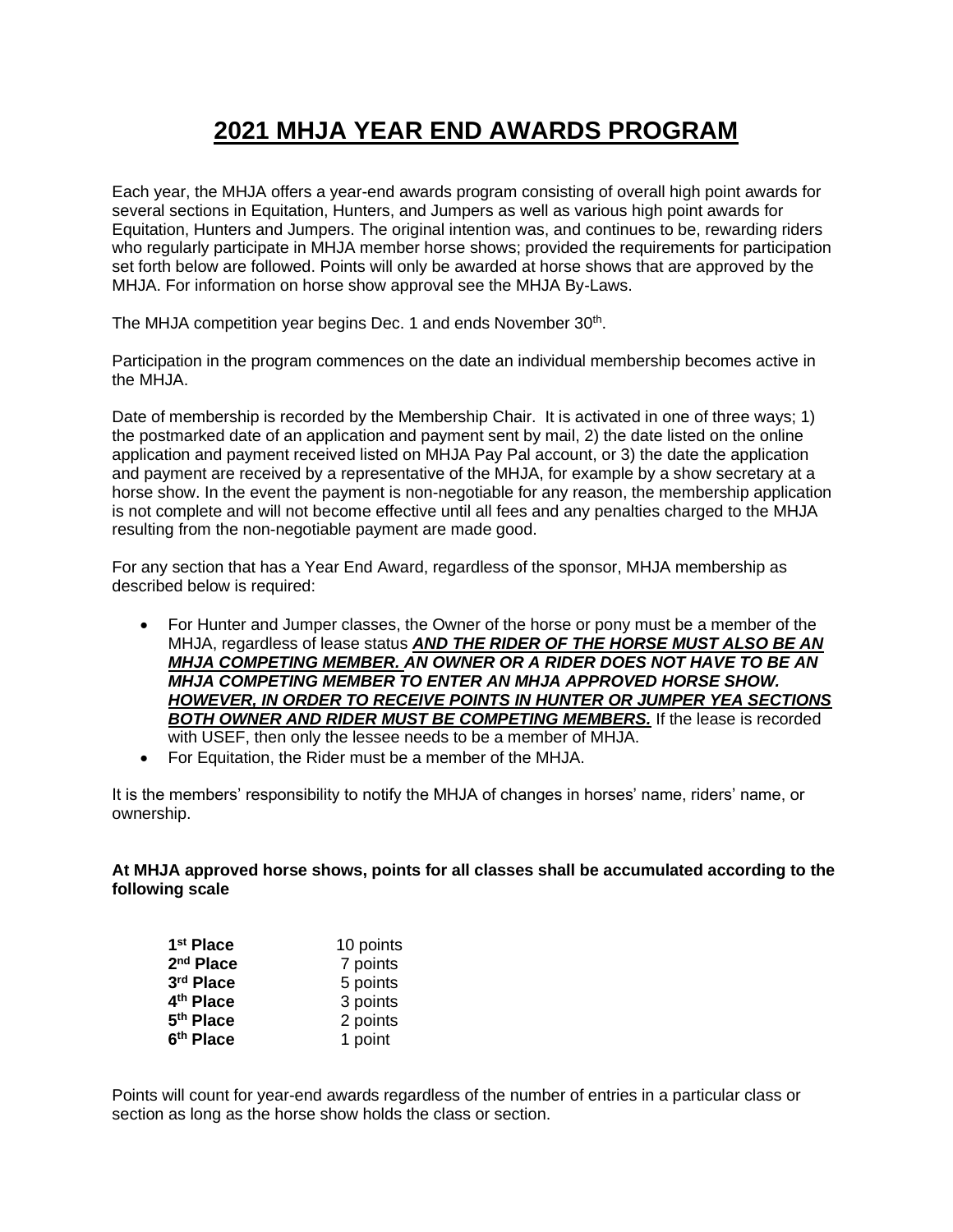A section, either combined or split, must be held at a minimum of three MHJA recognized horse shows for a Year End Award to be given.

Equitation classes are scored on the Rider, regardless of the horse shown.

## Hunter and Jumper classes are scored on the Horse, regardless of the rider. **FOR POINTS TO BE COUNTED BY THE MHJA BOTH THE OWNER OF THE HORSE AND THE RIDER OF THE HORSE MUST BE A COMPETING MEMBER OF THE MHJA.**

To be eligible for an Equitation Section award, the Rider must compete and be judged in a minimum of **TWO** MHJA recognized show in any equitation class, once their membership is activated.

To be eligible for an award in a Hunter section, the Horse must compete and be judged in a minimum of **TWO** MHJA recognized show in any hunter class **once the owner's AND RIDER'S MEMBERSHIP IS ACTIVATED.** To be eligible for an award in a Jumper section, a horse must compete and be judged in a minimum of **TWO** MHJA recognized show in any jumper class **once the owner's AND RIDER'S MEMBERSHIP IS ACTIVATED.**

Points accrued from "Blue Ribbon Jumper Classes" will not count for either Year End Awards or special trophies.

Points accrued from general or section specific Hunter Classics will not count towards Year End Awards.

All sections for Year End Awards will be awarded, provided there is a valid candidate for the award and all other requirements have been met.

Specifications for classes cannot be more restrictive than those required for MHJA Year End Awards to be awarded points. Entry requirements for classes cannot be so broad as to make the intent of the section meaningless. The MHJA will try to check prize lists and let members know which classes will meet MHJA specifications.

For Hunter sections, points for under saddle and over fences classes shall count equally. Where there are ties for Year End Awards, a tie for any place will be broken with the higher placing given to the horse with most points accumulated over fences.

For Jumper sections, ties will not be broken.

.

For Equitation sections where points for flat and over fences classes are combined, flat and over fences points shall count equally. Ties for Year End Awards shall remain tied and will not be broken by the number of points over fences. Medal classes do not count towards Equitation Awards.

For all sections, a complete set of Champion, Reserve Champion, and  $3<sup>rd</sup> - 6<sup>th</sup>$  place ribbons will be awarded (assuming enough qualified participants). This means that duplicate awards and ribbons will be given for ties where applicable.

Year-to-date points will be posted on the MHJA website.

If discrepancies or questions regarding points are found, please contact the Awards Committee Chairperson, Betsy Kieffer at 763-494-8458. Any questions concerning points will be addressed as covered by the By-Laws sections 2.7 and 2.8.